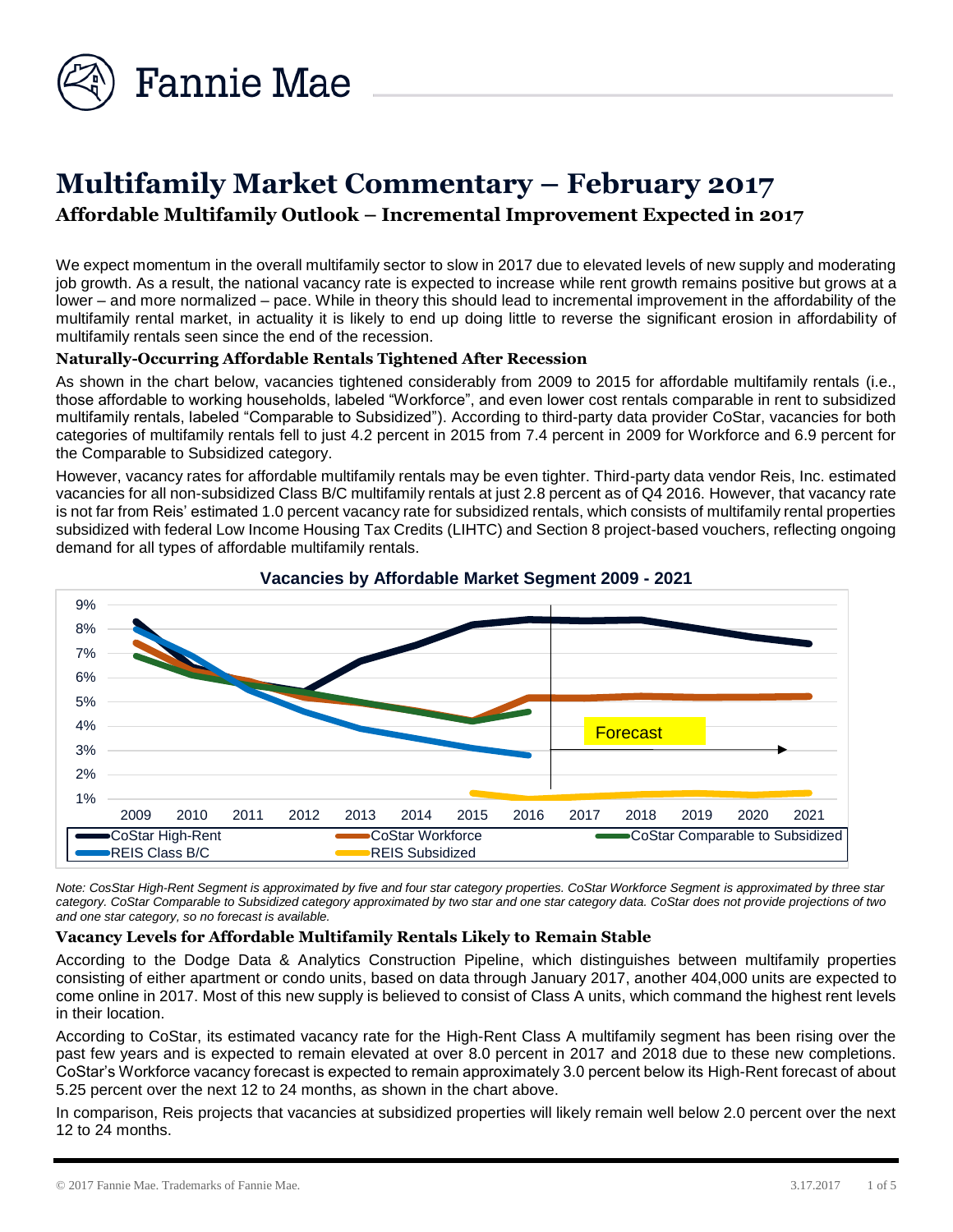

# **Little New Naturally-Occurring Affordable Supply**

As most of the past few years' new affordable supply has been clustered in the High-Rent Class A segment, it appears that there has been little growth in the stock of the more affordable Class B/C segment, as shown in the chart below. Strong demand for multifamily rentals has even prompted developers to renovate more affordable Class B/C properties into Class A. The net impact of the two trends has been that while the number of Class A units grew by an estimated 800,000 since the end of the recession to an estimated 4.7 million units, the number of Class B/C units remained virtually unchanged at an estimated 5.7 million units, according to the sample data tracked by Reis. This trend is unlikely to change in the next 12 to 24 months as most of the new supply underway is estimated to consist of Class A units.



**Growth in Class A vs. Class B/C** 

# **Subsidized Supply is Also Struggling**

Most new affordable multifamily supply falls into the subsidized category, which is funded by LIHTC. Since its creation in 1986, the LIHTC program has created over 2.5 million affordable units that remain in the program. Many of these units are older and require an infusion of credits for renovation, which leaves fewer credits for new units.

The number of new LIHTC units placed in service appears to have been steadily declining, as shown in the chart below. With rising construction costs and reductions to other state and federal subsidy programs, the number of LIHTC units placed in service appears to have fallen by an estimated 25 percent on average annually from pre-2005 levels, based on the most recent data available. (It is important to note that this data is based on projecting allocations of LIHTC subsidies published by allocating Housing Finance Agencies to estimated completion dates and may be subject to revisions)



### **Low Income Housing Tax Credit Units (LIHTC) Projects Placed in Service since 2000**

*Source: HUD Low Income Tax Credit Database as of October 2000-2012; Integratec Tax Credit Central estimates 2013-2015 based on HFA allocations.*

\* Estimates only, based on HFA allocations. Integratec assumed 15% of the current year allocations, 60% of the prior year allocations and 25% of two years prior allocations would be placed in service. For example, 2014 reflects 15% of the 2014 allocations, 60% of the 2013 allocations, and 25% of the 2012 allocations.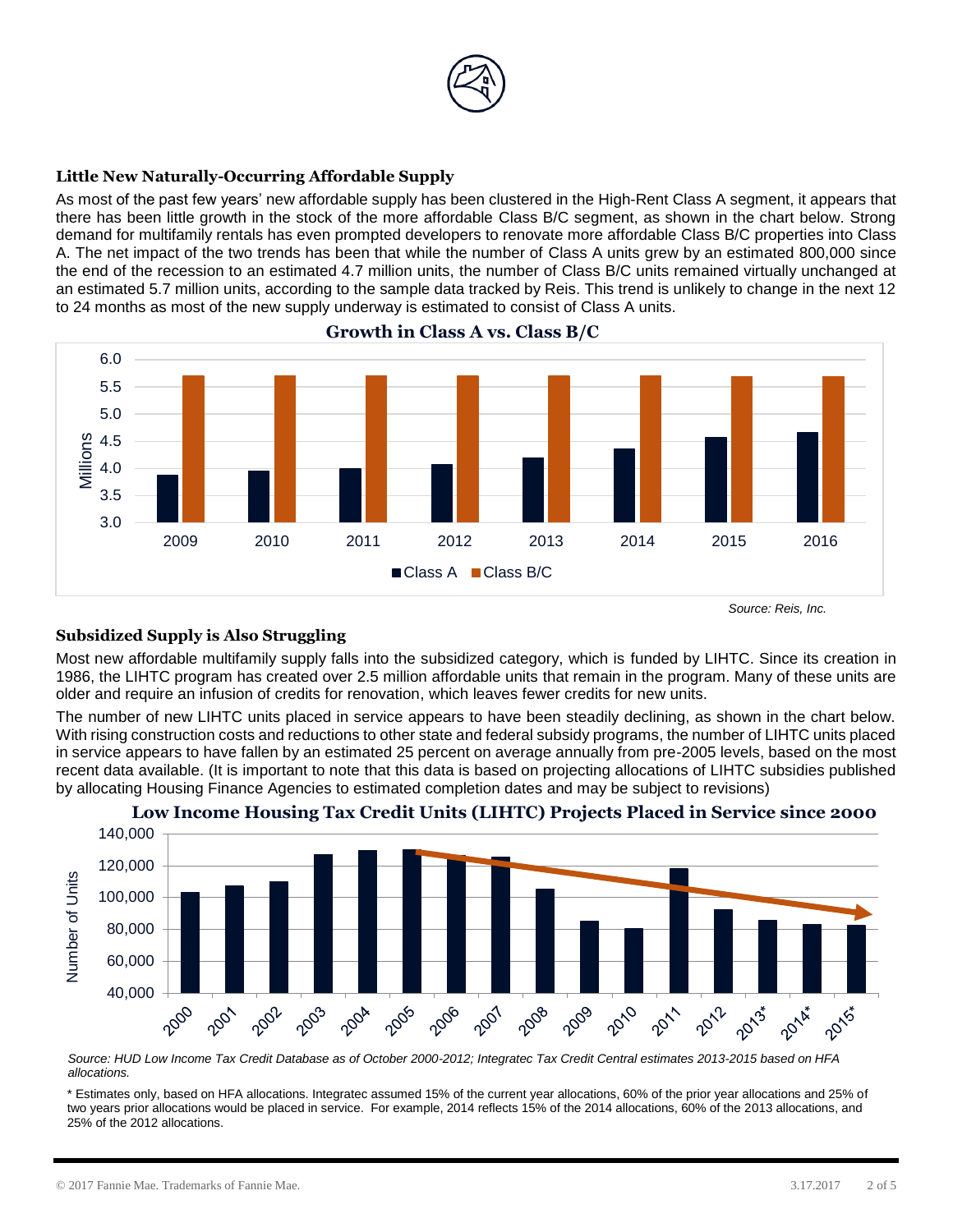

It looks as if this trend is likely to continue. According to data from the Dodge Data & Analytics Construction Pipeline, there are only about 50,000 units of subsidized or mixed income projects underway as January 2017. However, this estimate may be low as subsidized multifamily is not a major property type tracked by Dodge.

#### **Asking Rents Have Also Risen for Affordable Multifamily**

While asking rents for all classes of rentals reached a trough in 2009, it appears that rents fell less sharply for more affordable rentals. As shown in the chart below, rents for the Class A segment of rentals, labeled "High-Rent," fell by just over 5.0 percent from 2007 to 2009 to an estimated \$1,387. By contrast, rents for the Class B/C segment, labeled "Comparable to Subsidized," fell by only 3.1 percent to an estimated \$815. This phenomenon allowed for a "move up effect" where still-employed renters of all classes were able to move to a higher class of rental. Since 2010, rents have rebounded strongly for all types of rentals, including affordable multifamily.



# **Estimated Asking Rents by Multifamily Property Type – 2007 - 2020**

### **Rent Growth Expected to Ease Slightly**

According to CoStar, rent growth was positive for all classes of rentals in 2016, as shown in the adjacent chart. However, rent growth for existing naturally-occurring affordable rentals outpaced growth for existing Class A rental units by over two percent - a significant premium. Rent growth for units labeled as workforce grew by an estimated 3.2 percent in 2016 to end the year at \$1,287. Rent growth for naturally-occurring affordable units, where rents are likely comparable to those for subsidized units, grew by 3.5 percent in 2016 to an estimated \$965. Both segments grew well above the pace of inflation, which rose 2.1 percent in 2016.

The expectation for 2017 is that rent growth in the workforce rental category will moderate but remain quite healthy at 2.5 percent. This would be more than 1.0 percent above the growth experienced by CoStar's High-Rent segment. As a result, the onslaught of new supply

# **CoStar Rent Growth Forecast 2016 - 2020**



*Source: CoStar Group*

Note: CoStar does not provide projections of two and one star category and therefore no forecast is available here for the Comparable to Subsidized Category.

expected in 2017 is expected to only depress rent growth in the High-Rent Class A segment, keeping rent growth just below 1.5 percent and doing little to improve affordability. In fact, renters will not even benefit from the "move up" effect seen during the recession when rents for the Class A segment fell.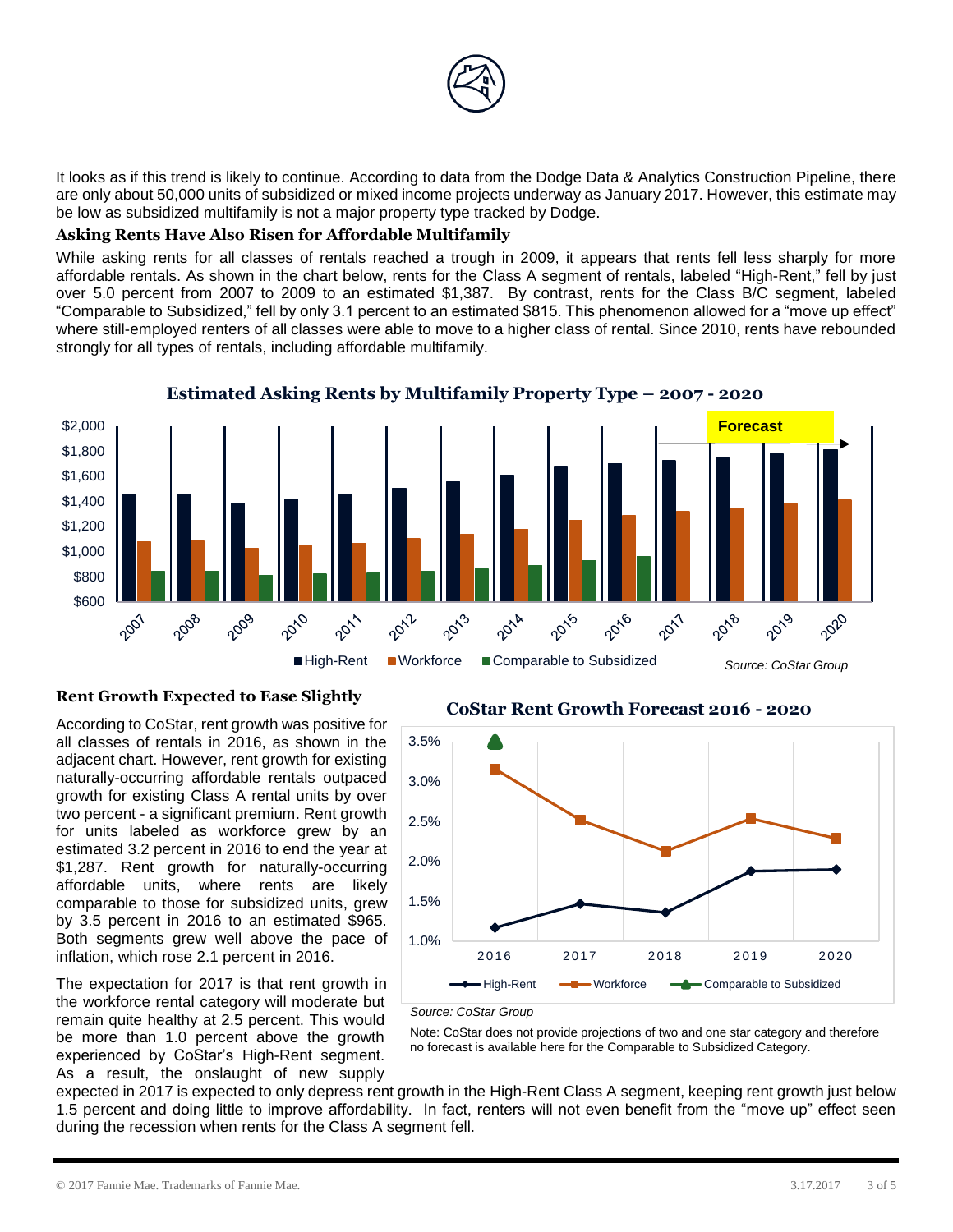

# **Household Incomes Most Likely Rising Somewhat**

Housing affordability is affected by many factors, including the supply of rentals, the demand for rentals, and growth in income and rent. All else being equal, when growth in income outpaces rent growth, rentals become more affordable.

Over the next two years, national household incomes are likely to outpace rents by about 2.1 percent cumulatively, based on Moody's Analytics estimate that median household income will grow by a robust 6.9 percent, which would outpace more normalized rent growth of 4.8 percent, as estimated by CoStar. This would lead to only modest improvement in affordability nationally. However, there are a number of metros where income growth will outpace rent growth by a somewhat wider margin.



#### **Select Metros with Improving Affordability 2017 - 2018**

### **Improvement in Affordability Will Vary by Metro through 2018**

As shown in the chart above, affordability will likely improve most substantially in **Houston** where income growth is projected to outpace rent growth by an estimated 10 percent. **Houston** is expected to have more than 9,500 units deliver this year but is only likely to see demand for about 4,000 multifamily units, leading to a decline in rents.

However, large amounts of new supply do not always guarantee substantial improvement in affordability. For instance, even though **Denver** is in the midst of a massive supply wave with more than 27,000 units delivered since 2012, strong job and population growth coupled with solid household formations have limited the rise in the vacancy rate to just 5.25 percent through the end of 2016, which is on the low side of the historic average. Even with 16,000 additional units underway, Denver's anticipated job growth will likely be strong enough to support the need for 12,000 additional units. As a result, wage growth is likely to outpace rent growth by an estimated 3.6 percent, leading to only a modest improvement in affordability in **Denver.**

### **Florida Metros Will Likely See Improvement**

Rents in some of the Florida metros are considered to be quite affordable by national standards. While rental affordability declined somewhat over the past couple of years, this trend will likely reverse as stronger job growth in many Florida metros coincides with a pickup in new supply. As shown in the chart above, **Jacksonville**, **Tampa**, **Orlando** and **Miami** are likely to see incomes outpace rents on a cumulative basis by at least 3.0 percent over the next two years.

**Tampa** will likely support some of the strongest improvement in affordability. The metro's economy has received a boost in increased port traffic from the recently expanded Panama Canal. According to Moody's Analytics, the economy is likely to add approximately 65,000 jobs in 2017-2018, with over half of the job growth in mid-wage fields, including construction and healthcare, as well as in some high-wage fields, including finance and technology. As a result, incomes are likely to exceed rents by an estimated 5.5 percent over the next two years.